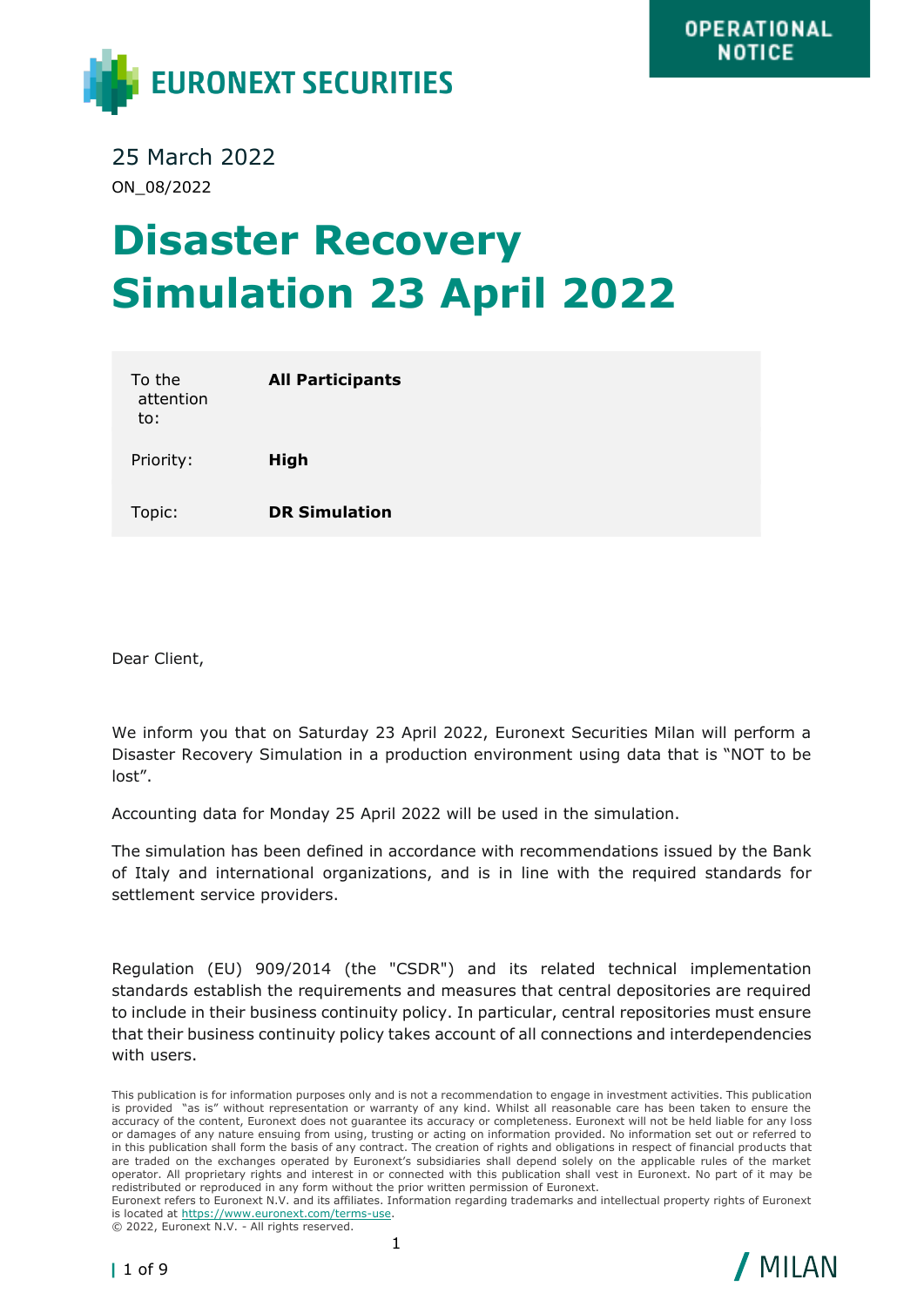The purpose of the initiative is to verify that members of settlement services possess appropriate organizational and technological systems in accordance with Article 13 (1), letters b) and c) of the General Conditions Part II and Article 6 of the Service Rules.

A detailed report on the outcome of the simulation will be forwarded to the supervisory bodies.

Note also that the MT-X, X-TRM On-line and MT-A2A connections will be active in Disaster Recovery mode and available for the simulation.

With respect to the method of connection through MT-A2A, we recommend that operators use their own technicians to verify availability and connectivity to Disaster Recovery.

To support the testing activity, a planning document containing all the details of the simulation is available on the Technical Documentation section of the MT-X Platform

Given the importance of this initiative for the entire system, all clients of services managed by Euronext Securities Milan are invited to play an active part.

To participate, clients must fill out the below form, providing details of their respective contact persons. The form must be completed and sent to the email address DisasterRecovery@euronext.com by Friday 16 April 2022.,

**For further information, please contact:**

**Post Trading Technology Services – Service Operation MT Email:** [DisasterRecovery@euronext.com](mailto:DisasterRecovery@euronext.com)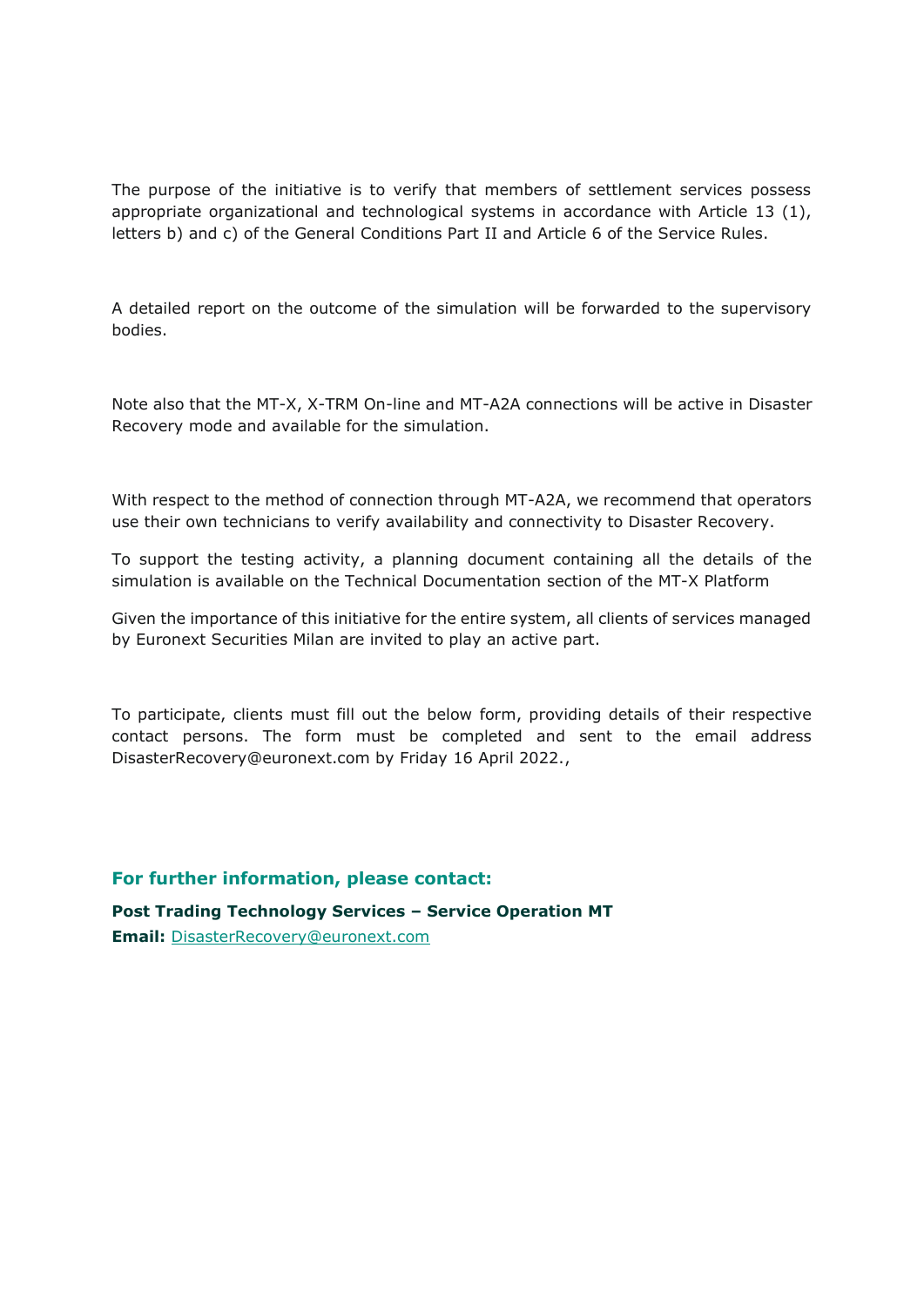

## **DISASTER RECOVERY SIMULATION**

**MARCH 2022** 

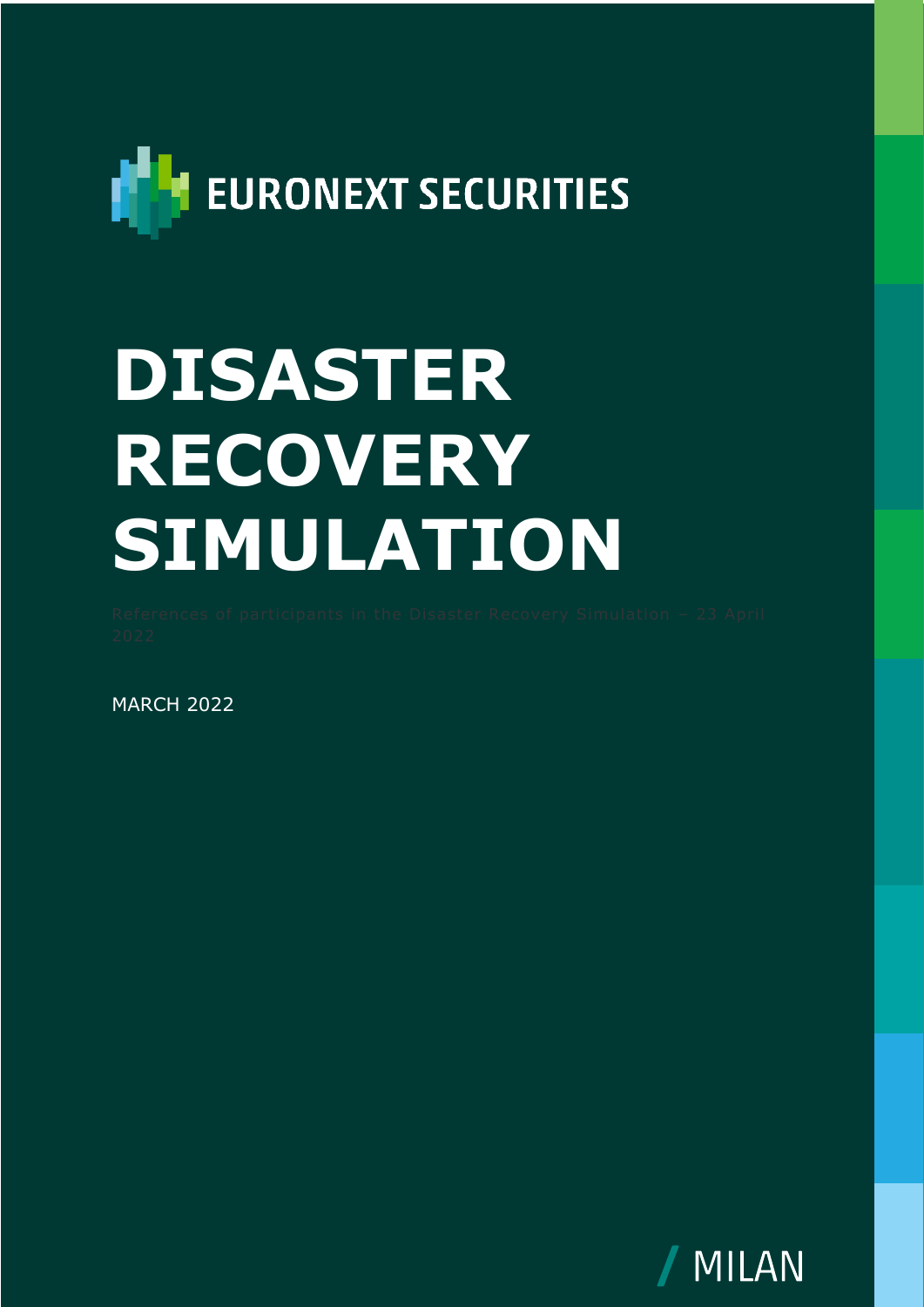## **Contents**

| 1. References of participants in the Disaster Recovery Simulation 5        |
|----------------------------------------------------------------------------|
| 2. References of participants in case of actual activation of the Disaster |
|                                                                            |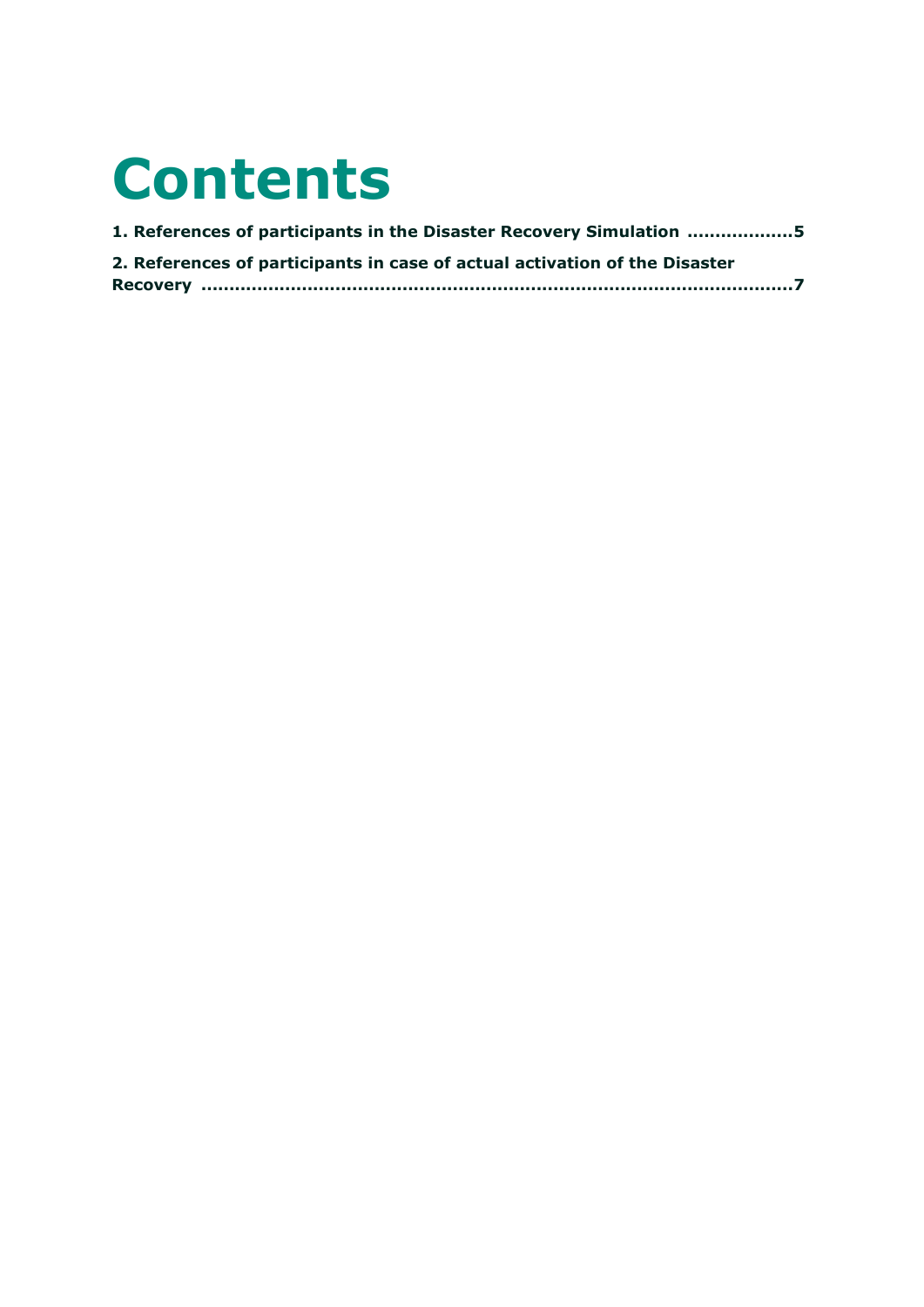<span id="page-4-0"></span>1. REFERENCES OF PARTICIPANTS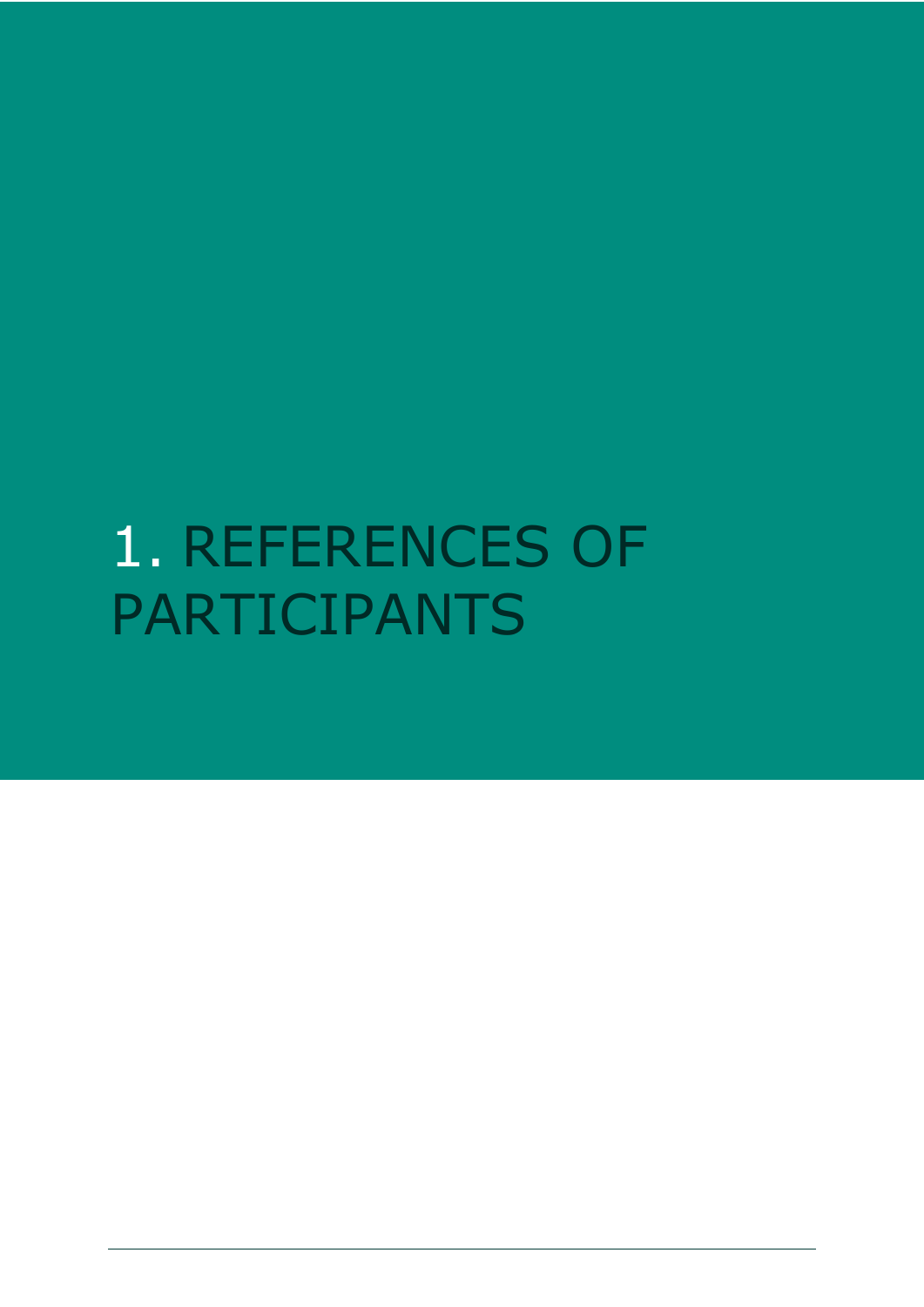

| ABI Code:                                                                                                                                                                                                                                                                                                                                                                                                                 |  | CED Code: |  | Code assigned by MT: |  |  |
|---------------------------------------------------------------------------------------------------------------------------------------------------------------------------------------------------------------------------------------------------------------------------------------------------------------------------------------------------------------------------------------------------------------------------|--|-----------|--|----------------------|--|--|
| ABI Code: this is the code provided by the ABI (e.g. for MT 12930) CED Code: this is the code provided by SIA, generally assigned to<br>a trader/settlement agent or in any case to any party adhering to the X-TRM services (e.g. for MT 617) Code assigned by MT: this is<br>the code provided by Euronext Securities Milan for companies not coded by the ABI (e.g. Issuing Company which is NOT a banking<br>entity). |  |           |  |                      |  |  |
| Registration                                                                                                                                                                                                                                                                                                                                                                                                              |  |           |  |                      |  |  |
| Description:                                                                                                                                                                                                                                                                                                                                                                                                              |  |           |  |                      |  |  |
|                                                                                                                                                                                                                                                                                                                                                                                                                           |  |           |  |                      |  |  |
| Name:                                                                                                                                                                                                                                                                                                                                                                                                                     |  |           |  |                      |  |  |
| Telephone Number:                                                                                                                                                                                                                                                                                                                                                                                                         |  |           |  |                      |  |  |
| Mobile Number:                                                                                                                                                                                                                                                                                                                                                                                                            |  |           |  |                      |  |  |
| E-mail Address:                                                                                                                                                                                                                                                                                                                                                                                                           |  |           |  |                      |  |  |
|                                                                                                                                                                                                                                                                                                                                                                                                                           |  |           |  |                      |  |  |
| Name:                                                                                                                                                                                                                                                                                                                                                                                                                     |  |           |  |                      |  |  |
| Telephone Number:                                                                                                                                                                                                                                                                                                                                                                                                         |  |           |  |                      |  |  |
| Mobile Number:                                                                                                                                                                                                                                                                                                                                                                                                            |  |           |  |                      |  |  |
| E-mail Address:                                                                                                                                                                                                                                                                                                                                                                                                           |  |           |  |                      |  |  |
|                                                                                                                                                                                                                                                                                                                                                                                                                           |  |           |  |                      |  |  |
| Name:                                                                                                                                                                                                                                                                                                                                                                                                                     |  |           |  |                      |  |  |
| Telephone Number:                                                                                                                                                                                                                                                                                                                                                                                                         |  |           |  |                      |  |  |
| Mobile Number:                                                                                                                                                                                                                                                                                                                                                                                                            |  |           |  |                      |  |  |
| E-mail Address:                                                                                                                                                                                                                                                                                                                                                                                                           |  |           |  |                      |  |  |
|                                                                                                                                                                                                                                                                                                                                                                                                                           |  |           |  |                      |  |  |
| Name:                                                                                                                                                                                                                                                                                                                                                                                                                     |  |           |  |                      |  |  |
| Telephone Number:                                                                                                                                                                                                                                                                                                                                                                                                         |  |           |  |                      |  |  |
| Mobile Number:                                                                                                                                                                                                                                                                                                                                                                                                            |  |           |  |                      |  |  |
| E-mail Address:                                                                                                                                                                                                                                                                                                                                                                                                           |  |           |  |                      |  |  |

LThe notifications relating to the progress of the Simulation, the start and end of the activities shall be disclosed through an email to the addresses provided.

Signature, etc.

\_\_\_\_\_\_\_\_\_\_\_, (date) \_\_\_\_ - \_\_\_\_ - \_\_\_\_\_\_\_\_

This publication is for information purposes only and is not a recommendation to engage in investment activities. This publication is provided "as is" without representation or warranty of any kind. Whilst all reasonable care has been taken to ensure the accuracy of the content, Euronext does not guarantee its accuracy or completeness. Euronext will not be held liable for any loss or damages of any nature ensuing from using, trusting or acting on information provided. No information set out or referred to in this publication shall form the basis of any contract. The creation of rights and obligations in respect of financial products that are traded on the exchanges operated by Euronext's subsidiaries shall depend solely on the applicable rules of the market operator. All proprietary rights and interest in or connected with this publication shall vest in Euronext. No part of it may be redistributed or reproduced in any form without the prior written permission of Euronext. Euronext refers to Euronext N.V. and its affiliates. Information regarding trademarks and intellectual property rights of Euronext is located at [https://www.euronext.com/terms-use.](https://www.euronext.com/terms-use)

© 2022, Euronext N.V. - All rights reserved.

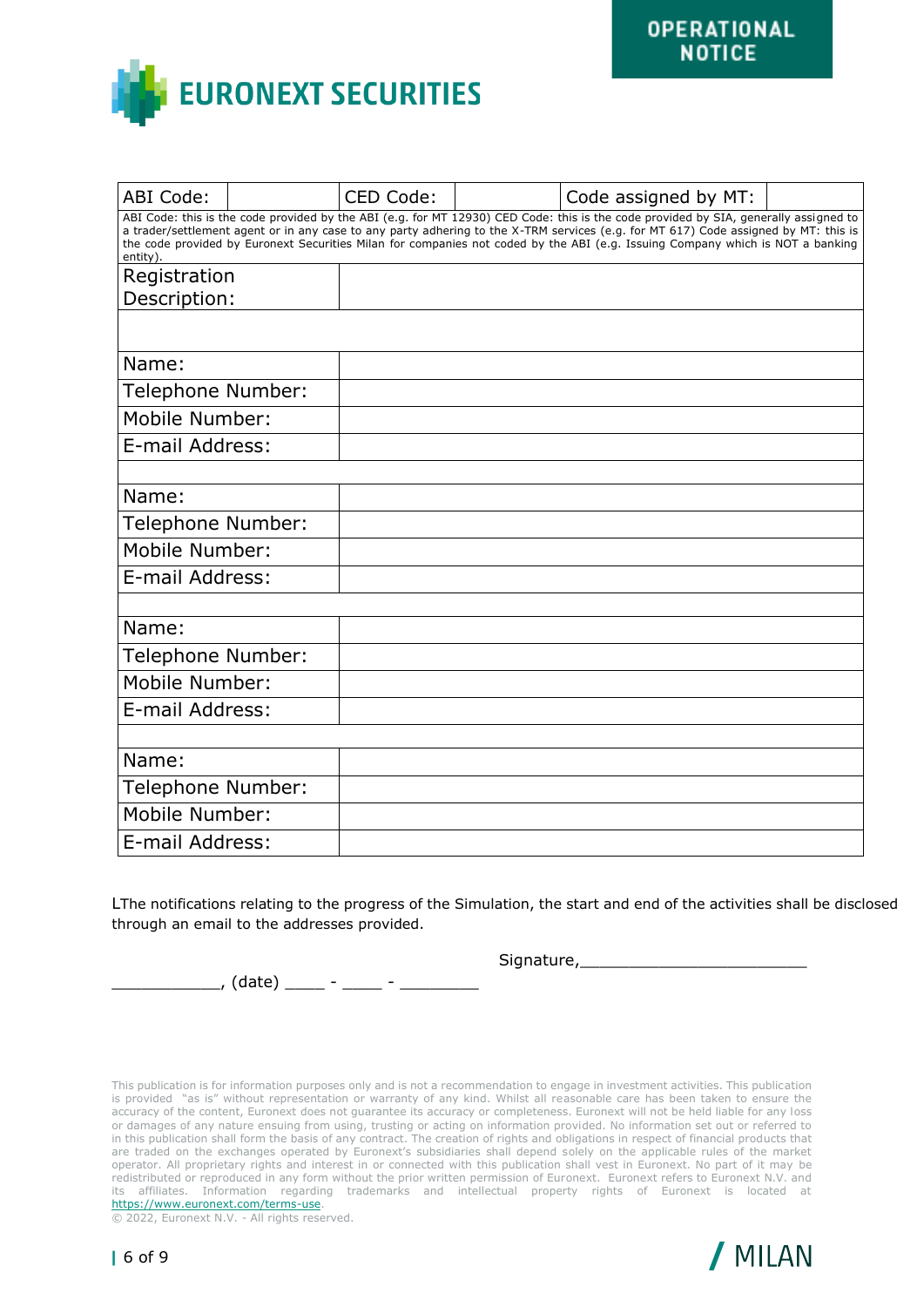## <span id="page-6-0"></span>2. REFERENCES OF PARTICIPANTS IN THE ACTUAL ACTIVATION OF THE DRSIMULATION

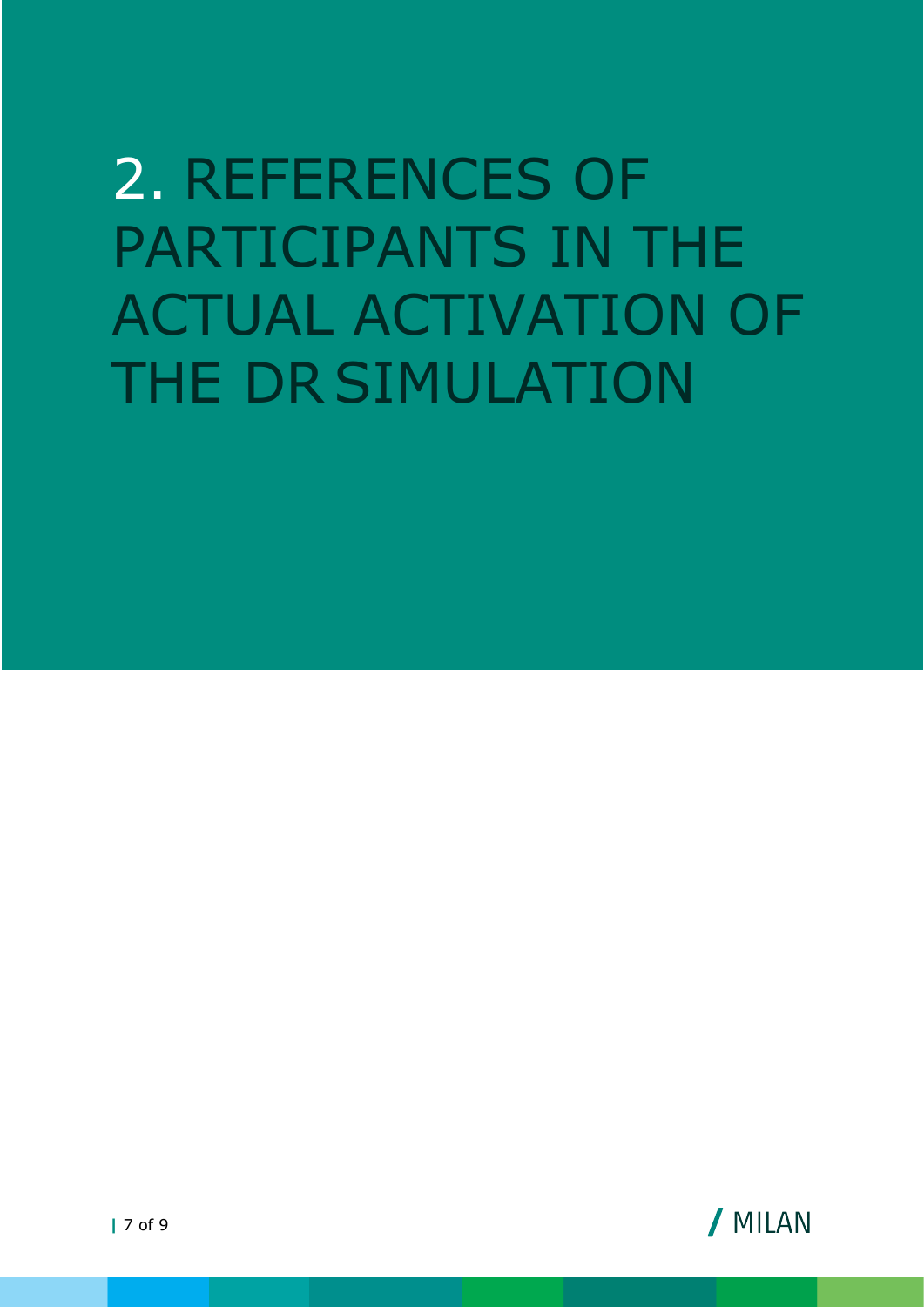

Please verify that yours contacts details must be filled correctly in the CLIMP service:

<https://mtservices.montetitoli.it/PROD>

Follow the MEMBERSHIP section and after follow the menu item:

Participant General Data -> Contacts then choose the rule "CRISIS EVENTS CONTACT" from drill down menu after the selection Modify/New subject.

Thank you

This document is for information purposes only. The information and materials contained in this document are provided 'as is' and This publication is for information purposes only and is not a recommendation to engage in investment activities. This publication is provided "as is" without representation or warranty of any kind. Whilst all reasonable care has been taken to ensure the accuracy of the content, Euronext does not guarantee its accuracy or completeness. Euronext will not be held liable for any loss or damages of any nature ensuing from using, trusting or acting on information provided. No information set out or referred to in this publication shall form the basis of any contract. The creation of rights and obligations in respect of financial products that are traded on the exchanges operated by Euronext's subsidiaries shall depend solely on the applicable rules of the market operator. All proprietary rights and interest in or connected with this publication shall vest in Euronext. No part of it may be redistributed or reproduced in any form without the prior written permission of Euronext.

Euronext refers to Euronext N.V. and its affiliates. Information regarding trademarks and intellectual property rights of Euronext is located at https://www.euronext.com/terms-use.

© 2022, Euronext N.V. - All rights reserved.